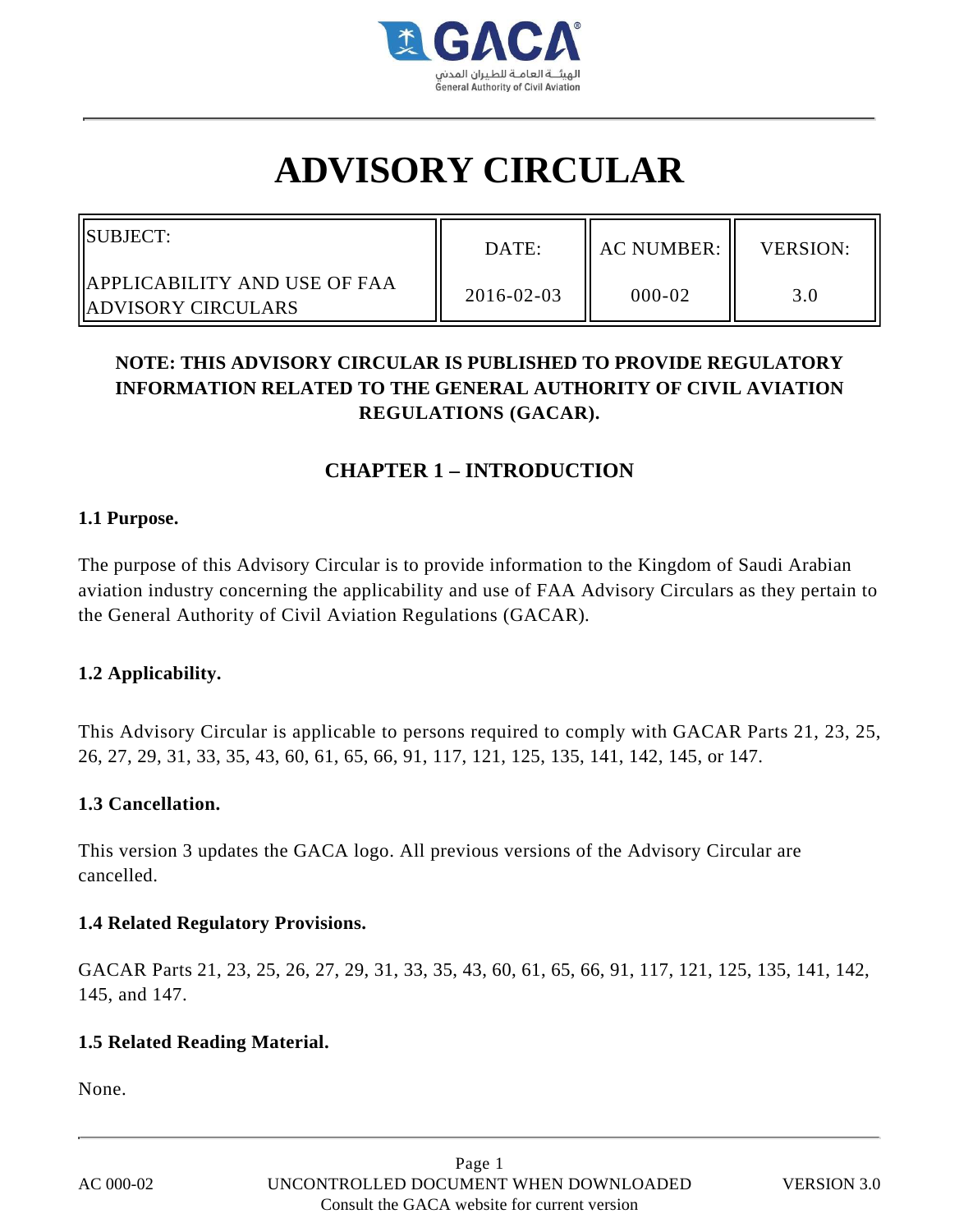

#### **1.6 Definitions of Terms Used in this Advisory Circular.**

Affected parties should refer to Subpart A of GACAR Part 1 for a full listing of defined terms used in the GACAR. This Advisory Circular does not introduce any new terms.

#### **1.7 Approval.**

This Advisory Circular has been approved for publication by the Assistant President, Safety, Security and Air Transport Sector of the General Authority of Civil Aviation.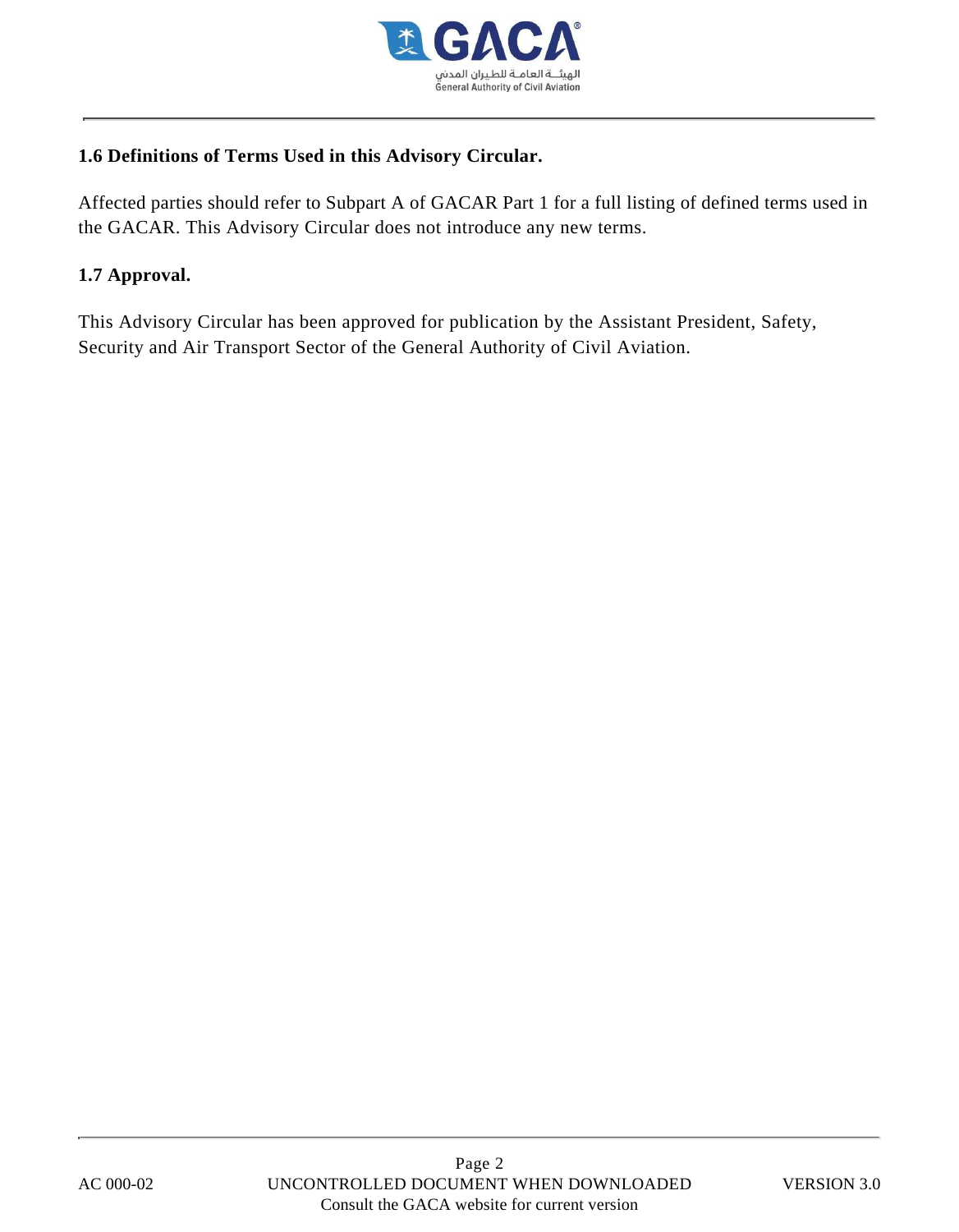

# **CHAPTER 2 – FAA ADVISORY CIRCULARS AND THE GACAR**

#### **2.1 General.**

This chapter summarizes how to establish whether an FAA Advisory Circulars has relevance to the GACAR and how to access and use FAA Advisory Circulars effectively.

#### **2.2 Applicability of FAA Advisory Circulars to the GACAR.**

Many of the GACAR parts that pertain to flight operations and aircraft maintenance were modeled on corresponding parts in Title 14 of the United States Code of Federal Regulations. For this reason, many of the FAA guidance materials related to the operational approval of special flight operations and the approval of technical programs and systems are relevant to the GACAR. Additionally, many FAA Advisory Circulars address aviation subjects of a general nature that are of interest and relevance to all aviation personnel.

NOTE: In the case of conflict between the information in the FAA Advisory Circulars and the GACAR or a GACA Advisory Circular, the GACA documents must prevail.

#### **FAA Advisory Circulars That DO HAVE Relevance to the GACAR:**

Because most of the content in FAA Advisory Circulars that addresses technical subjects has relevance to civil aviation in a global context, in general, FAA Advisory Circulars that address the following subjects DO have relevance to the GACAR:

- Subjects related to standard practices and airmanship (e.g.AC 00-54, Pilot Windshear Guide; AC 20-35C, Tiedown Sense; AC 90-23G, Aircraft Wake Turbulence, etc.) [Series 00, 20, 60, 90];

- Subjects related to technical subjects associated with type certification of products and articles [Series 20, 21, 23, 25, 26, 27, 29, 33, 35];

- Subjects related to technical subjects associate with operational approvals (e.g. RVSM, ETOPS, Cat II, Cat III, ADS-B, EFB, etc.) [Series 91, 120];

- Subjects related to program or system approvals (e.g. training programs, fatigue management programs, operational control systems, etc.) [Series 117, 121, 135];

- Subjects related to maintenance practices and maintenance control [Series 43]; and

- Subjects related to repair stations [Series 145].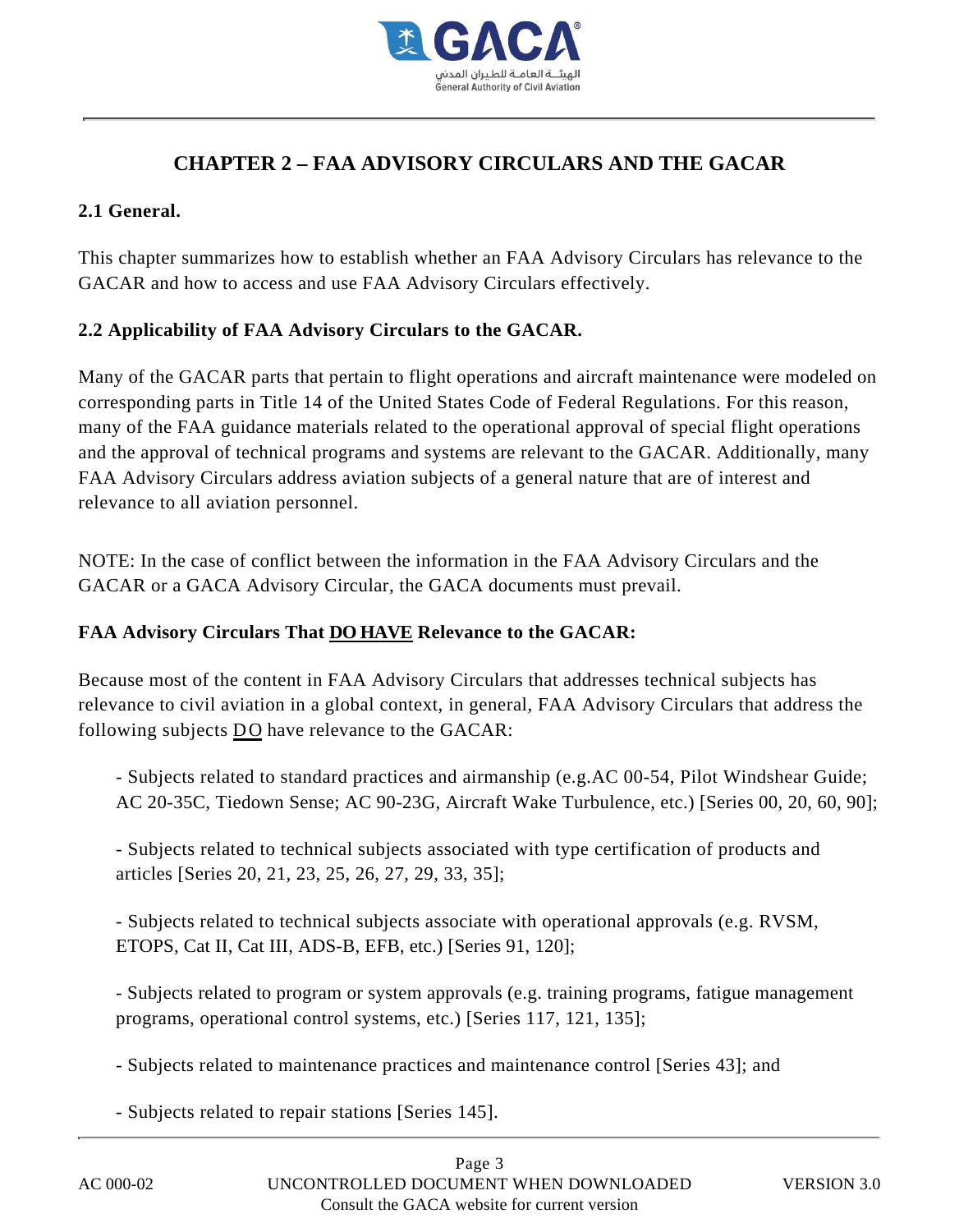

## **FAA Advisory Circulars That DO NOT Have Relevance to the GACAR:**

Because guidance related to certification processes and procedures in FAA Advisory Circulars is specifically tailored to the United States legal system and the FAA organizational structure, in general, FAA Advisory Circulars that address following subjects DO NOT have relevance to the GACAR:

- Subjects related to processes and procedures associate with airworthiness certification [Series 21];

- Subjects related to processes and procedures associate with pilot school certification [Series 141];

- Subjects related to processes and procedures associate with air operator certification [Series 120, 125];

- Subjects related to processes and procedures associate with airman certification [Series 61, 65]; and

- Subjects related to processes and procedures associate with foreign air carrier certification [Series 129].